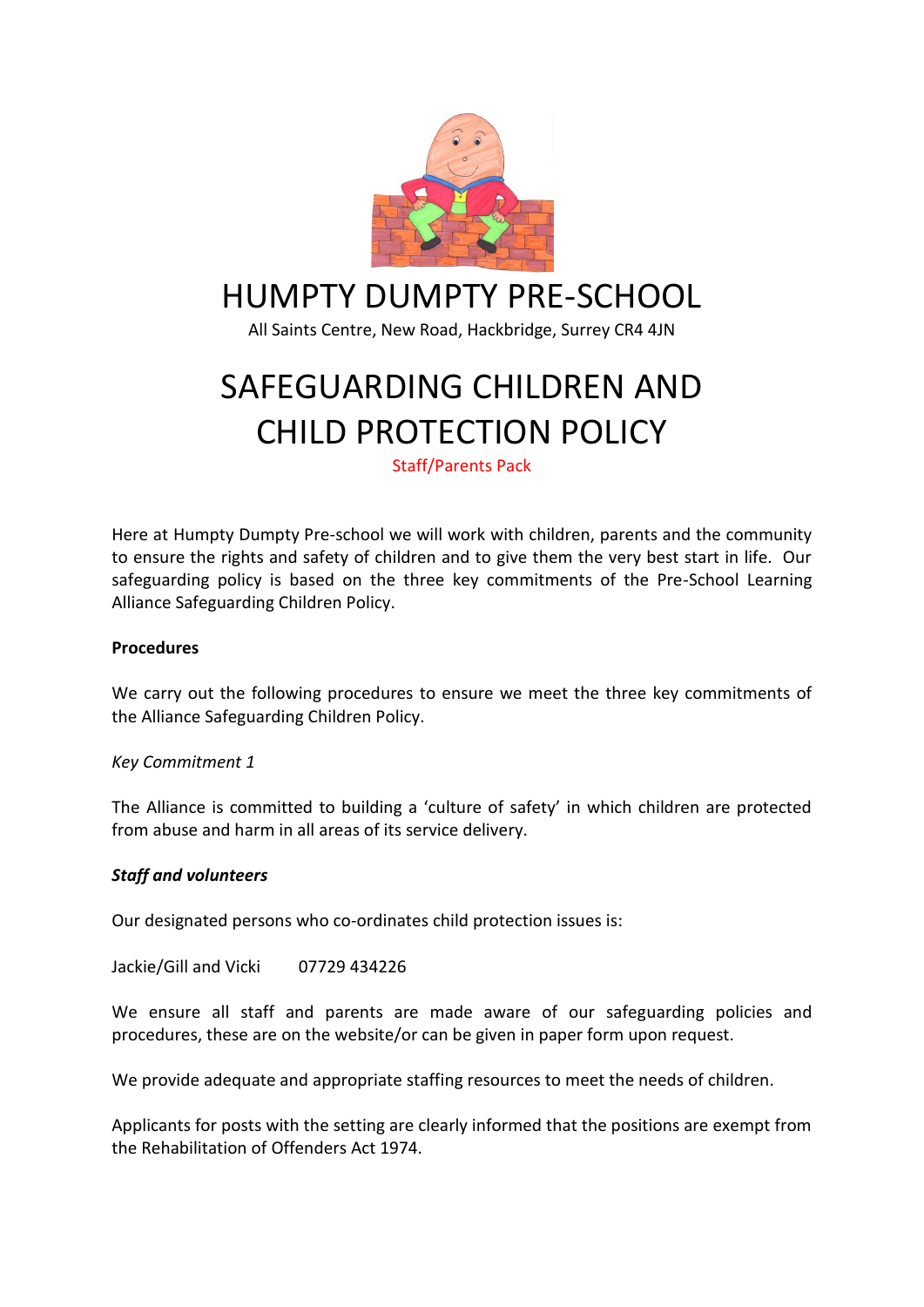2

Safeguarding children & child protection policy cont…

Candidates are informed of the need to carry out DBS check before posts can be confirmed.

Where applications are rejected because of information that has been disclosed, applicants have the right to know and to challenge incorrect information.

We abide by Ofsted requirements in respect of references and Criminal Record Bureau checks for staff and volunteers, to ensure that no disqualified person or unsuitable person works at the setting or has access to the children.

Volunteers do not work unsupervised.

We abide by the Protection of Vulnerable Groups Act requirements in respect of any person who is dismissed from our employment, or resigns in circumstances that would otherwise have led to dismissal for reasons of child protection concern.

We have procedures for recording the details of visitors to the setting.

We take security steps to ensure that we have control over who comes into the setting so that no unauthorised person has unsupervised access to the children.

#### *Key Commitment 2*

The Alliance is committed to responding promptly and appropriately to all incidents or concerns of abuse that may occur and to work with statutory agencies in accordance with the procedures that are set down in 'what to do if you're worried a child is being abused'.

#### *Responding to suspicions of abuse*

We acknowledge that abuse of children can take different forms – physical, emotional, and sexual, as well as neglect.

When children are suffering from physical, sexual or emotional abuse, or may be experiencing neglect, this may be demonstrated through the things they say (direct or indirect disclosure) or through changes in their appearance, their behaviour, or their play.

Where such evidence is apparent, the child's key person makes a dated record of the details of the concern and discusses what to do with the Manager who is acting as the designated person. The information is stored on the child's personal file.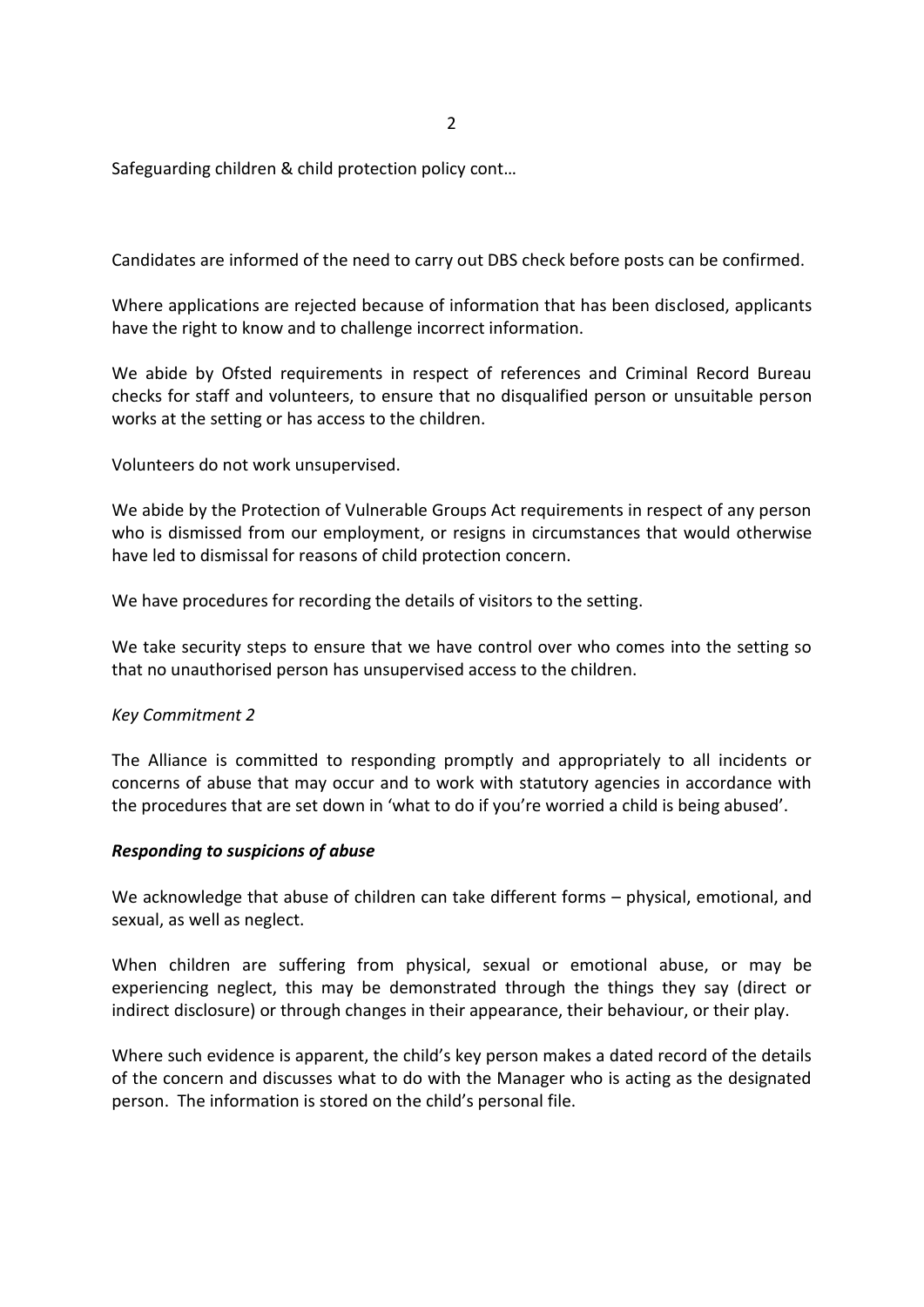Safeguarding children & child protection policy cont…..

We refer concerns to the local authority children's social care department and co-operate fully in any subsequent investigation. In some cases this will include the police, or another agency identified by the Local Safeguarding Children's Board.

We take care not to influence the outcome either through the way we speak to children or by asking questions of children.

We use the detailed procedures and reporting format contained in the Pre-school Learning Alliance's publication 'Child Protection Record for use in Early Years Settings' when making a referral to children's social care or other appropriate agencies.

#### *Recording suspicions of abuse and disclosure*

Where a child makes comments to a member of staff that gives cause for concern (disclosure), observes signs or signals that gives cause for concern, such as significant changes in behaviour, deterioration in general well-being; unexplained bruising, marks or signs of possible abuse or neglect that member of staff:

- Listens to the child, offers reassurance and gives assurance that she or he will take action.
- Does not question the child.
- Makes a written record that forms an objective record of the observation or disclosure that includes:
	- The date and time of the observation or the disclosure The exact words spoken by the child as far as possible The name of the person to whom the concern was reported, with date and time and The names of any other persons present at the time.

These records are signed and dated and kept in the child's personal file which is kept securely and confidentially.

#### *Making a referral to the local authority social care team.*

The Pre-school Learning Alliance's publication 'Child Protection Record' contains details procedures for making a referral to the local social care team, as well as a template form for recording concerns and making a referral. This is based on 'what to do if you're worried a child is being abused'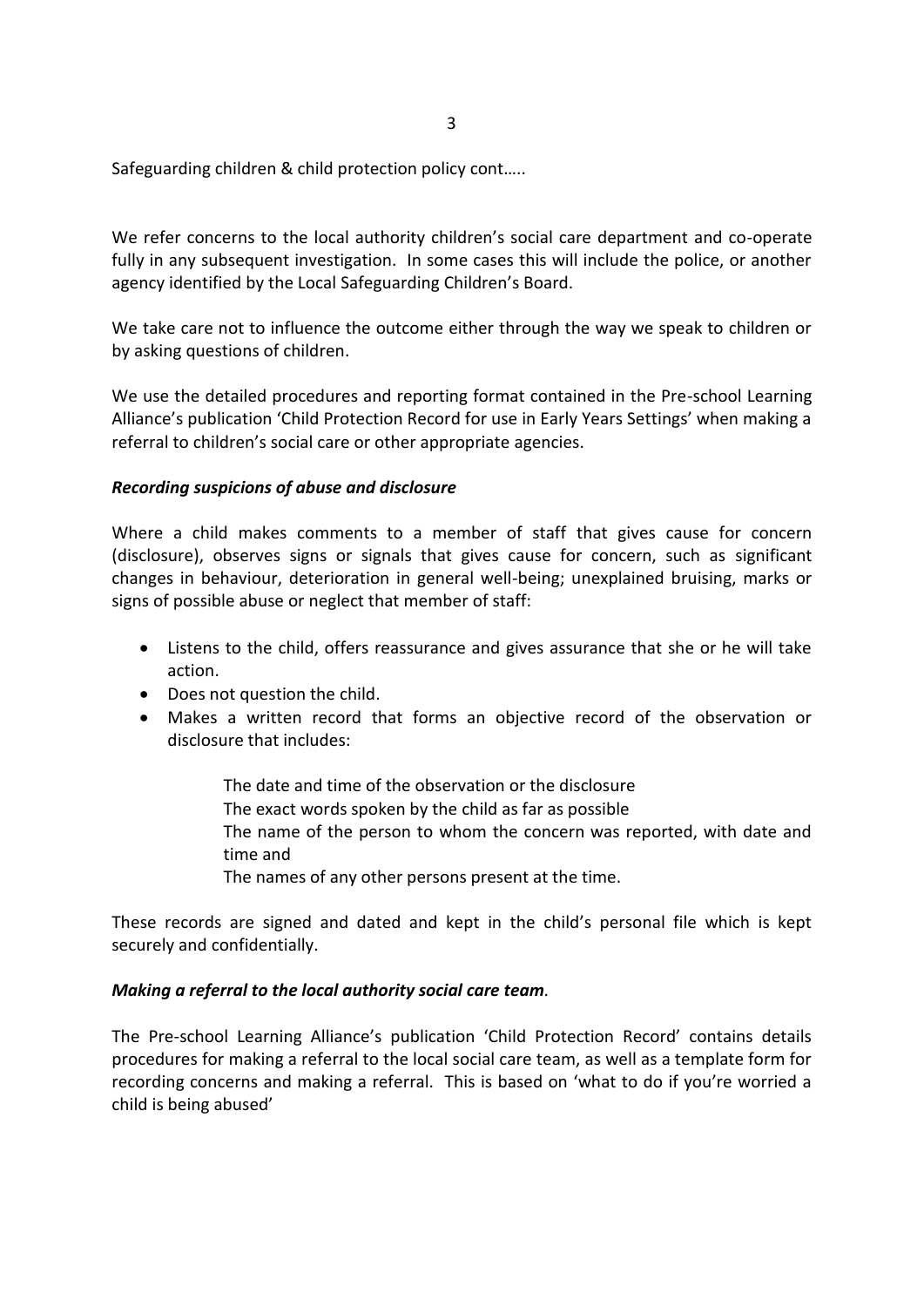4

Safeguarding children & child protection policy cont…..

We keep a copy of this document and follow the detailed guidelines given.

All members of staff are familiar with the Alliance's Child Protection Record and follow the procedure for recording and reporting.

#### *Informing Parents*

Parents are normally the first point of contact.

If a suspicion of abuse is recorded, parents are informed at the same time as the report is made, except where the guidance of the Local Safeguarding Children Board does not allow this.

This will usually be the case where the parent is the likely abuser. In these cases the investigating officers will inform parents.

#### *Liaison with other agencies*

We work within the Local Safeguarding Children Board guidelines.

We have a copy of 'what to do if you're worried a child is being abused' for parents and staff and all staff are familiar with what to do if they have any concerns.

We have procedures for contacting the local authority on child protection issues, including maintaining a list of names, addresses and telephone numbers of social workers, to ensure that it is easy, in any emergency, for the setting and social services to work well together.

We notify the registration authority (Ofsted) of any incident or accident and any changes in our arrangements which may affect the wellbeing of children.

Contact details for the local National Society for the Prevention of Cruelty to Children (NSPCC) are also kept.

If a referral is to be made to the local authority social care department, we act within the area's Safeguarding Children and Child Protection guidance in deciding whether we must inform the child's parents at the same time.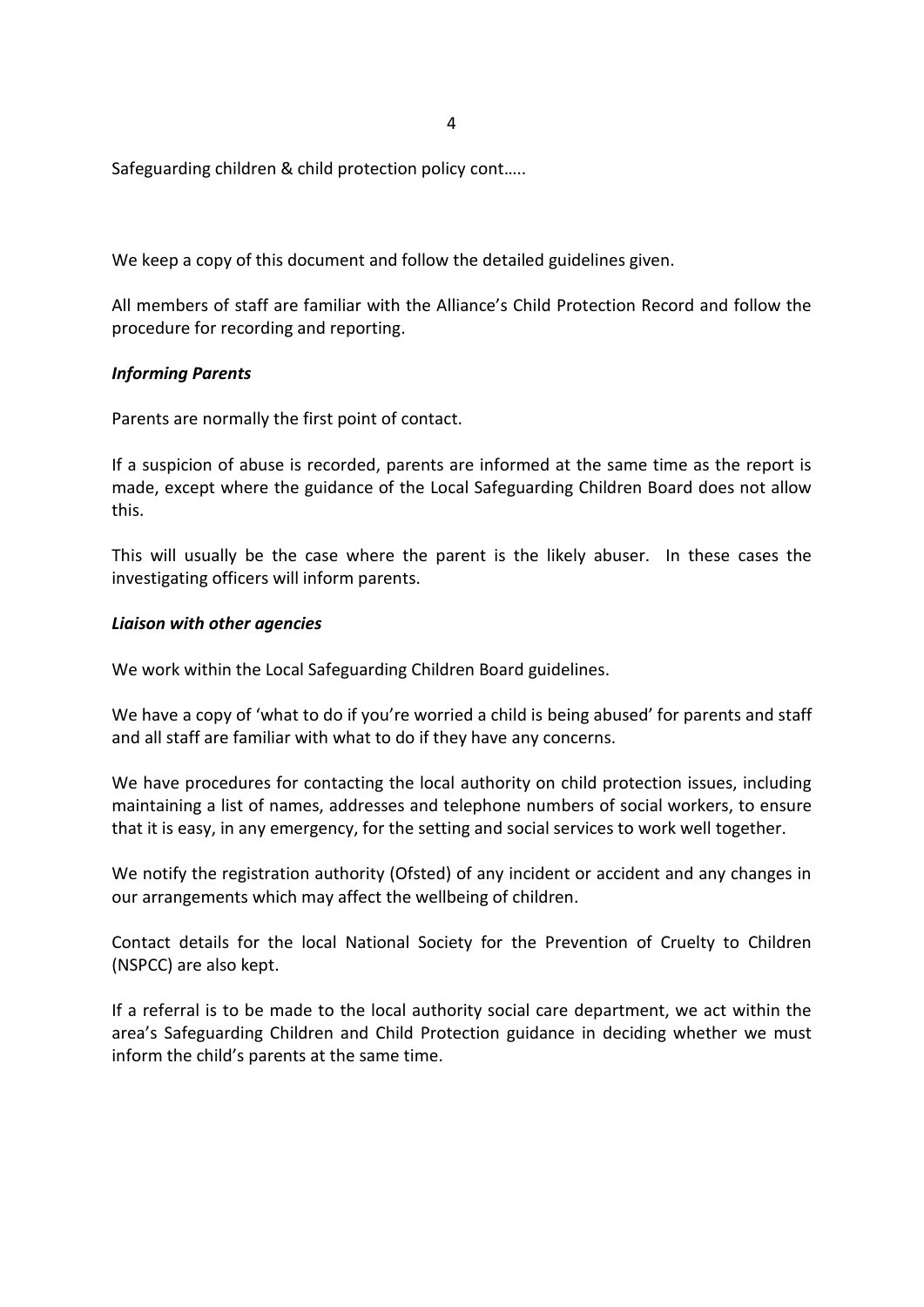Safeguarding and Child Protection Policy cont…

#### *Allegations against staff*

We ensure that all parents know how to complain about the behaviour or actions of staff and volunteers within the setting, or anyone living or working on the premises occupied by the setting, which may include an allegation of abuse.

We follow the guidance of the Local Safeguarding Children Board when responding to any complaint that a member of staff, or volunteer within the setting, or anyone living or working on the premises occupied by the setting, has abused a child.

We respond to any disclosure by children or staff that abuse by a member of staff, or volunteer within the setting, or anyone living or working on the premises occupied by the setting, may have taken, or is taking place, by first recording the details of any such alleged incident.

We refer any such complaint immediately to the local authority's social care department to investigate. We also report any such alleged incident to Ofsted and what measures we have taken. We are aware that it is an offence not to do this.

We co-operate entirely with any investigation carried out by children's social care in conjunction with the police.

Where the management committee and children's social care agree it is appropriate in the circumstances, the chairperson will suspend the member of staff on full pay, or the volunteer, for the duration of the investigation. This is not an indication of admission that the alleged incident has taken place, but is to protect the staff as well as children and families throughout the process.

#### *Disciplinary action*

Where a member of staff or a volunteer is dismissed from the setting because of misconduct relating to a child, we notify the Independent Barring Board administrators so that the name may be included on the Protection of Children and Vulnerable Adults Barred List.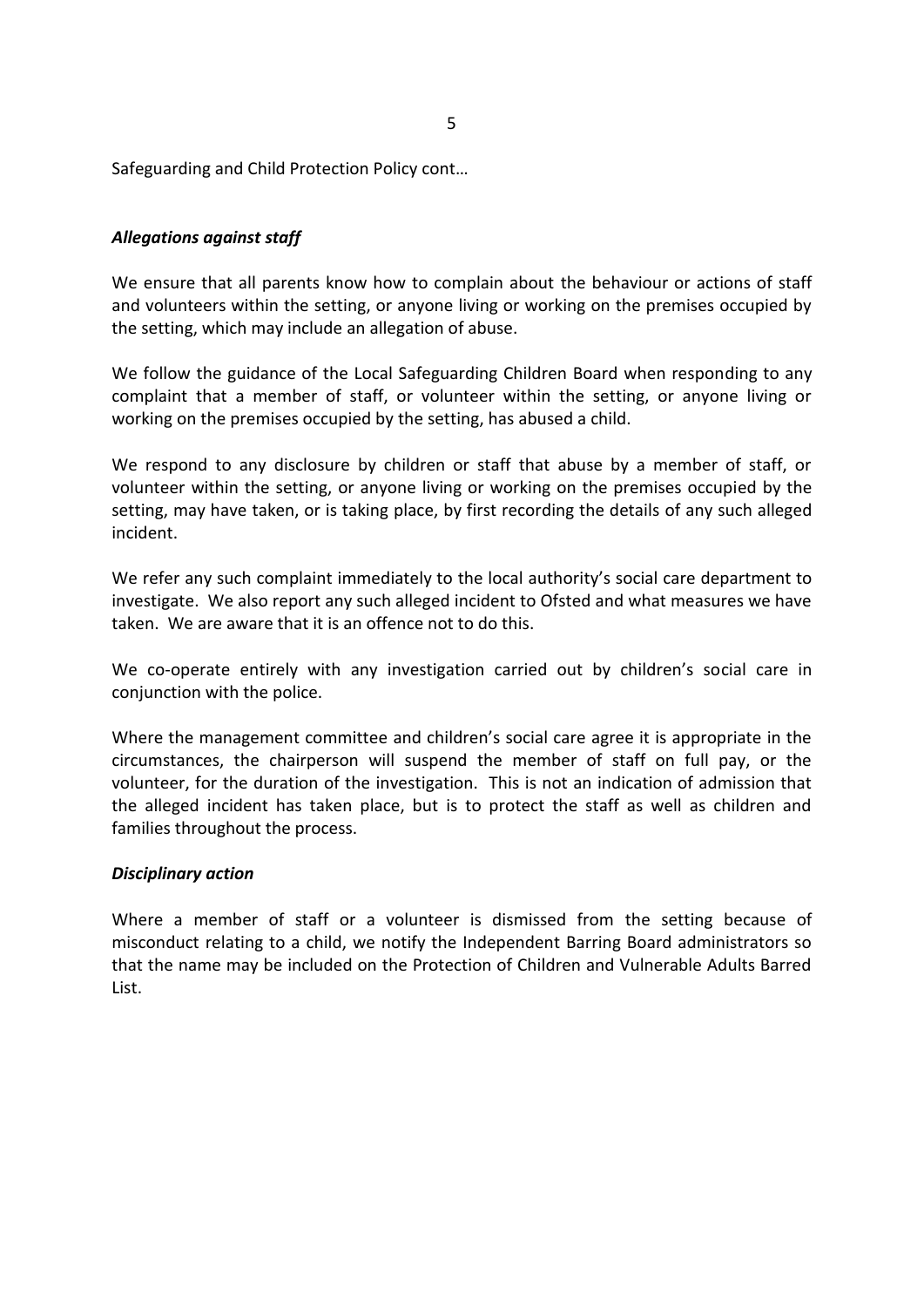Safeguarding and Child Protection Policy cont….

#### *Intimate Care and Physical Contact*

Intimate care is defined as care tasks of an intimate nature, associated with bodily functions, body products and personal hygiene.

This Policy is designed to act as a guideline for anyone with responsibility of the intimate care of the children at Humpty Dumpty Pre-school. It outlines the guidelines for best practice.

Only Humpty Dumpty staff with a full and current DBS check is able to carry out this sort of care.

Children who are not yet toilet trained will not be excluded from any activity in the nursery.

Intimate care is discussed with all employees during their induction. Staff receive regular supervision and appraisals, which are used to identify any areas for development or further training.

All staff receive safeguarding training. Which is updated every 3 years, the designated safeguarding lead is every year.

All staff wear protective gloves and aprons for nappy changes, administering first aid or cleaning a child who has soiled themselves.

- Every child is to be treated with dignity and respect. Privacy is ensured appropriate to the child's age and situation. We have separate toilets with doors for the children to use.
- Nappies are changed in the nappy changing room (disabled toilet) on a designated mat. This is enclosed enough to give the child privacy, yet are not out of sight of another member of staff.
- The child should be involved as much as possible in his or her intimate care. Allow the child to be as independent as possible. This can be for tasks such as removing clothing or washing private parts of a child's body. Support the children in doing everything that they can for themselves.
- If a child is fully dependent on you then talk to him/her about what you are doing and give choices where possible.
- An adult who is not familiar to them will never support a child in intimate care.
- Be responsive to a child's reactions.
- Encourage the child to have a positive body image of his/her own body. Confident, assertive children who feel their body belongs to them are less vulnerable to abuse.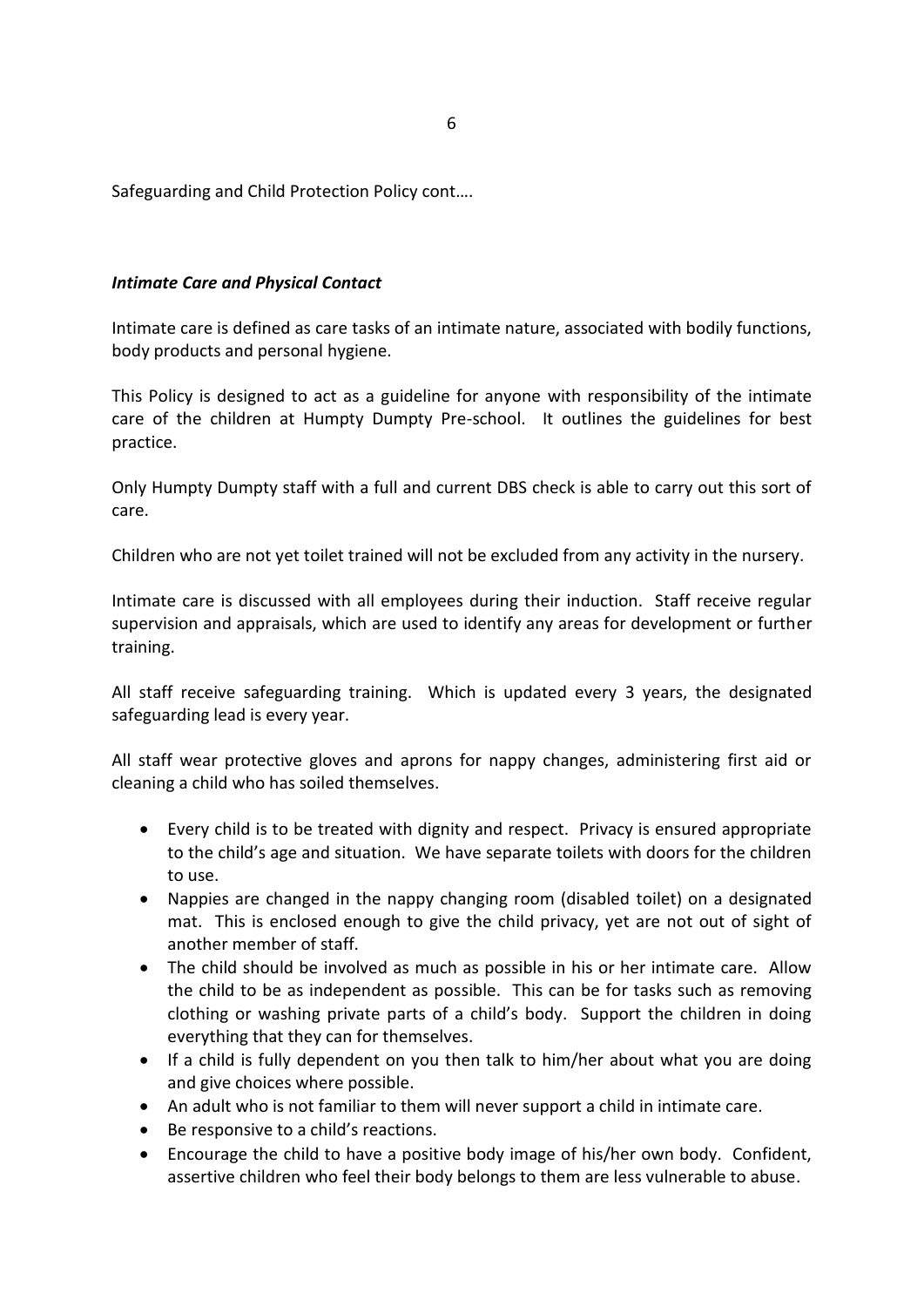Safeguarding and Child Protection cont……..

- Make sure the practice of intimate care is as consistent as possible.
- The parent should be consulted about the intimate care that is given to their child. i.e. real nappies etc.
- Children are encouraged to wash their hands after messy play, after using the toilet, before and after eating and after having their nappies changed.
- Humpty Dumpty Pre-school understands its legal obligation to meet the needs of children with any delays in any area of their development. We work in partnership with parents on an individual basis to make reasonable adjustments to meet the needs of each child.
- We seek to find out religious and cultural views around intimate care.
- Report any incident as soon as possible to the Nursery Manager. If you are concerned that during the intimate care of a child:

You accidently hurt a child The child seems sore or unusually tender in the genital area The child misunderstands or misinterprets something The child has a very strong emotional reaction without apparent cause (sudden shouting or crying)

All staff must ensure that they protect themselves by following these guidelines.

- Always tell another member of staff when you are doing a change or accompanying a child to the toilet.
- Always ensure that a child's privacy is protected.
- Always ensure that you are visible to other members of staff.
- In some instances it may be appropriate for 2 members of staff to change a child. If a child gets very distressed when being changed.
- Always wear protective gloves and aprons and dispose of the nappies in nappy sacks
- Always was hands thoroughly after supporting a child with intimate care.
- Follow the nappy changing rise assessment. If you have any additions or comments then let the Manager know.

#### Physical contact

At Humpty Dumpty Pre-school we care for very young children. There will be times when staff are required to have close physical contact with a child. It is also important for the children to feel safe, secure and loved in their environment. We understand that children can react differently to physical contact and we respect this. Staff have received training in safeguarding and child protection.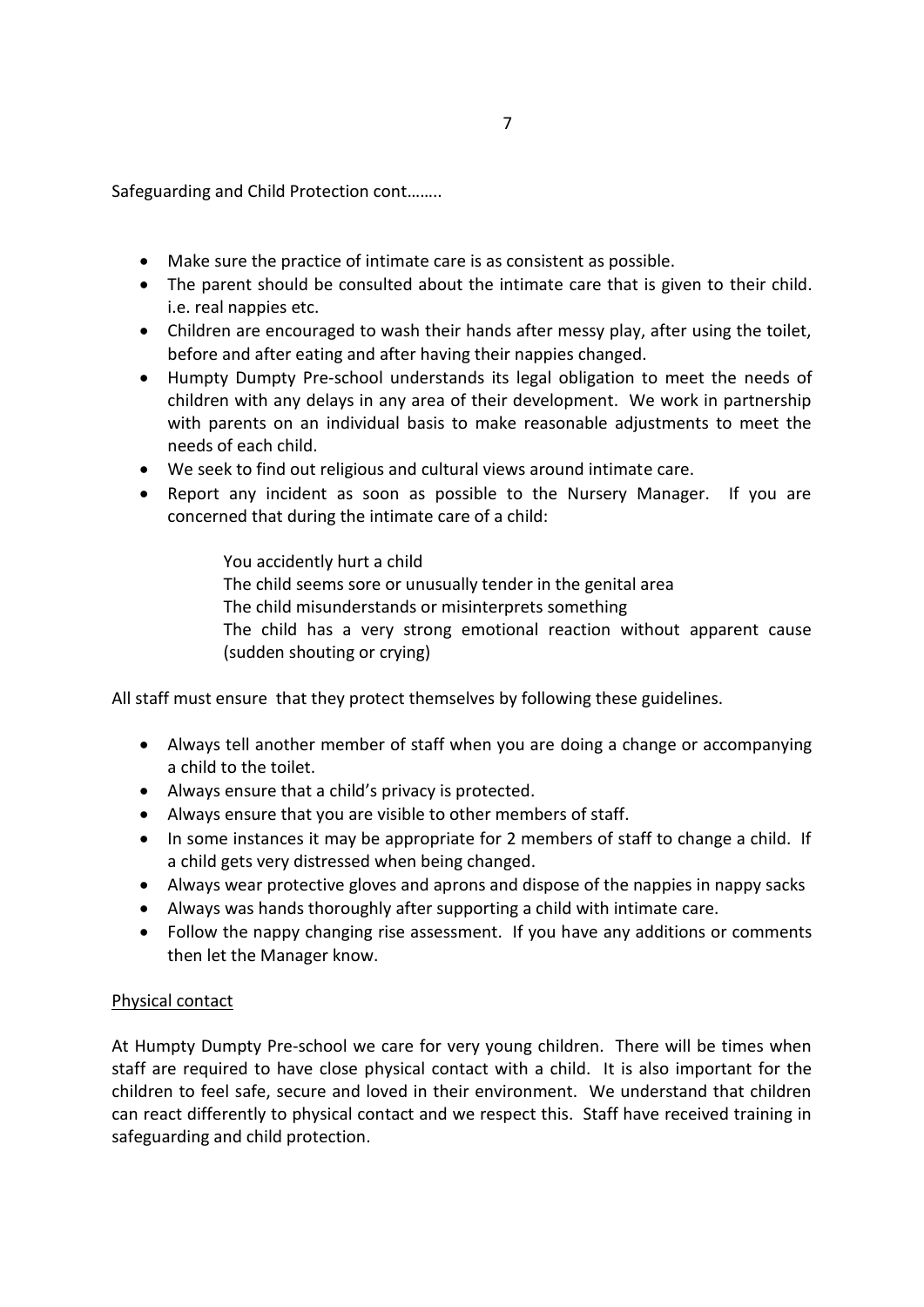Safeguarding and Child Protection cont………….

It should always be the child who instigates any sort of physical contact such as cuddles. If a child is very upset then the adult must ask the child if they want a cuddle. Children should not be kissed by the nursery staff under any circumstances.

This policy should be read in conjunction with the settings other policies including Safeguarding, Health and Safety, SEND, Equal Opportunity and Whistle Blowing.

#### *Key Commitment 3*

The Alliance is committed to promoting awareness of child abuse issues throughout its training and programmes for adults. It is also committed to empowering young children, through its early childhood curriculum, promoting their right to be strong, resilient and listened to.

#### *Training*

We seek out training opportunities for all adults involved in the setting to ensure that they are able to recognise the signs and signals of possible physical abuse, emotional abuse, sexual abuse and neglect and that they are aware of the local authority guidelines for making referrals.

We ensure that all staff knows the procedures for reporting and recording their concerns in the setting.

#### *Planning*

The layout of the room allows for constant supervision. No child is left alone with staff or volunteers in a one to one situation without being visible to others.

#### *Curriculum*

We introduce key elements of keeping children safe into our programme to promote the personal, social and emotional development of all children, so that they may grow to be strong, resilient and listened to and that they develop an understanding of why and how to keep safe.

We create within the setting a culture of value and respect for the individual, having positive regard for children's heritage arising from their colour, ethnicity, languages spoken at home, cultural and social background.